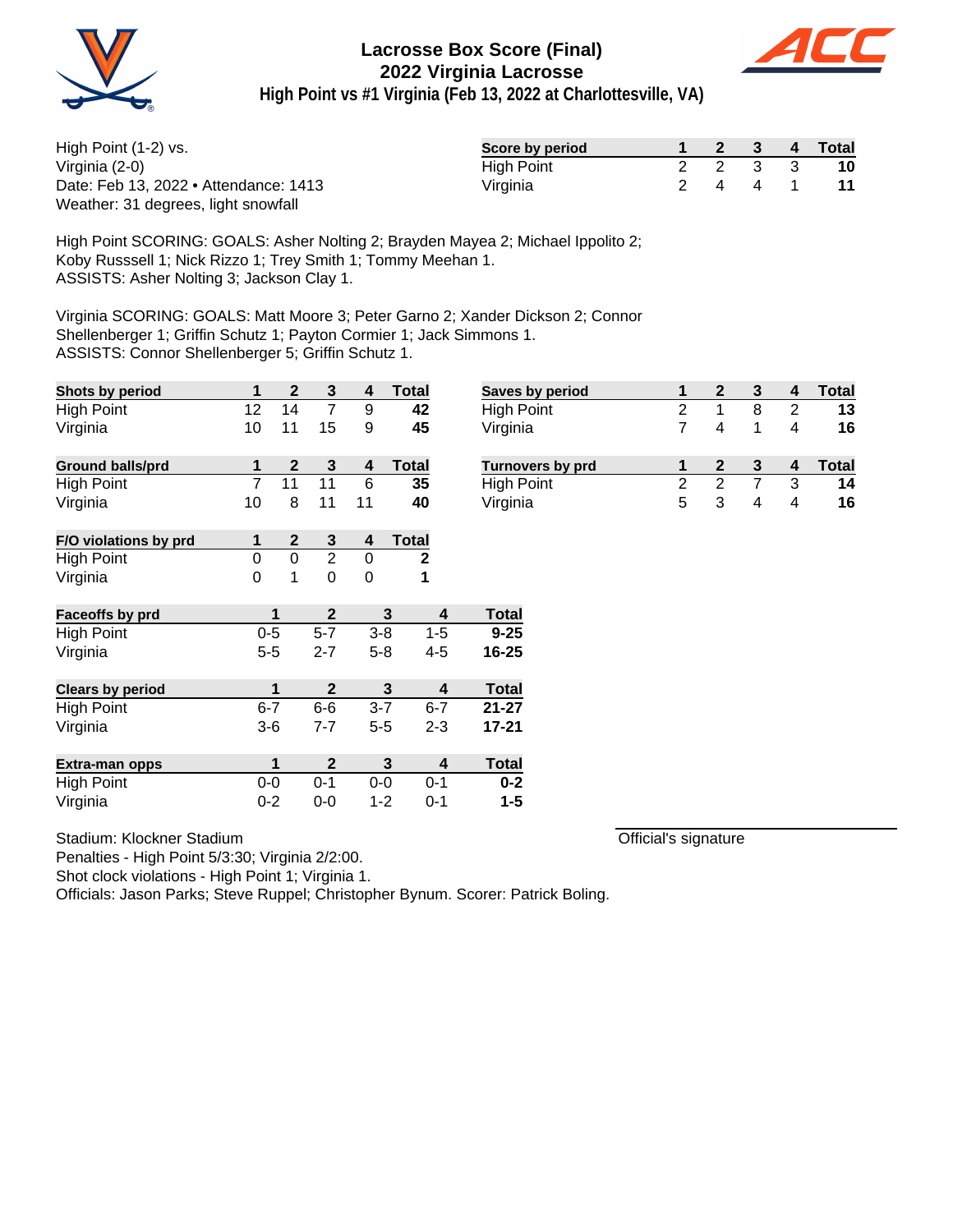



**High Point vs #1 Virginia (Feb 13, 2022 at Charlottesville, VA)**

## **Virginia**

| Pos          | ##                   | <b>Player</b>               | G                        | A                        | Pts                          |                          | Sh SOG                       | <b>GB</b>                | Face                         | то                       | <b>CT</b>                | Pens                     |  |
|--------------|----------------------|-----------------------------|--------------------------|--------------------------|------------------------------|--------------------------|------------------------------|--------------------------|------------------------------|--------------------------|--------------------------|--------------------------|--|
| a            | 1                    | <b>Connor Shellenberger</b> | 1                        | 5                        | 6                            | 3                        | $\overline{2}$               | ä,                       |                              | 1                        |                          |                          |  |
| a            | 5                    | <b>Matt Moore</b>           | 3                        | $\overline{\phantom{a}}$ | 3                            | $\overline{4}$           | 3                            | 3                        | $\overline{\phantom{a}}$     | $\overline{2}$           | 1                        |                          |  |
| a            | 24                   | Payton Cormier              | 1                        | $\overline{a}$           | 1                            | 7                        | $\overline{2}$               | $\overline{2}$           | ÷                            | ä,                       | ä,                       | $1 - 1:00$               |  |
| m            | $\overline{4}$       | <b>Jeff Conner</b>          | -                        |                          | $\overline{a}$               | $\mathbf{1}$             | $\mathbf{1}$                 | $\overline{\phantom{a}}$ | $\overline{a}$               | 1                        | -                        |                          |  |
| m            | 10                   | Xander Dickson              | $\overline{2}$           |                          | $\overline{2}$               | 6                        | 5                            | 3                        | $\overline{a}$               | ÷                        | 1                        |                          |  |
| m            | 26                   | <b>Griffin Schutz</b>       | 1                        | 1                        | $\overline{2}$               | $\overline{7}$           | $\overline{2}$               | $\overline{a}$           | ÷,                           | $\overline{2}$           | $\overline{a}$           | $\overline{\phantom{m}}$ |  |
| d            | 11                   | <b>Cade Saustad</b>         | ٠                        |                          | ٠                            |                          | ٠                            | $\overline{4}$           |                              | ٠                        | $\overline{2}$           |                          |  |
| d            | 22                   | <b>Quentin Matsui</b>       | -                        | -                        | $\qquad \qquad \blacksquare$ | $\overline{\phantom{0}}$ | $\qquad \qquad \blacksquare$ | 1                        | $\qquad \qquad \blacksquare$ | 1                        | $\overline{\phantom{a}}$ |                          |  |
| d            | 39                   | <b>Cole Kastner</b>         | ۰                        |                          | $\overline{\phantom{a}}$     |                          | ۰                            | $\overline{2}$           |                              | $\overline{a}$           | $\overline{2}$           |                          |  |
| $\mathsf{g}$ | 41                   | <b>Matthew Nunes</b>        |                          |                          | -                            |                          | $\overline{a}$               | $\overline{2}$           |                              | ÷                        |                          |                          |  |
|              |                      | -- Substitutes --           |                          |                          |                              |                          |                              |                          |                              |                          |                          |                          |  |
|              | $\Omega$             | Evan Zinn                   | -                        |                          | -                            | $\overline{2}$           | -                            | 1                        | $\overline{a}$               | 1                        | -                        | -                        |  |
|              | 8                    | Danny Parker                | ۰                        | ۳                        | ٠                            | ÷,                       | ٠                            |                          |                              |                          |                          |                          |  |
|              | 12                   | <b>Jack Simmons</b>         | 1                        | $\overline{\phantom{0}}$ | $\mathbf{1}$                 | $\mathbf{1}$             | 1                            | $\overline{\phantom{0}}$ |                              | ۰                        |                          |                          |  |
|              | 14                   | <b>Will Cory</b>            | ۰                        |                          | $\overline{a}$               | $\overline{2}$           | 1                            | $\overline{a}$           | ä,                           | ۰                        |                          |                          |  |
|              | 18                   | <b>Patrick McIntosh</b>     | -                        |                          | $\overline{\phantom{a}}$     |                          | $\overline{a}$               | 1                        |                              |                          | -                        |                          |  |
|              | 23                   | Petey LaSalla               | ۰                        |                          | $\qquad \qquad \blacksquare$ | $\overline{2}$           | 1                            | 9                        | $15 - 21$                    | $\overline{2}$           | ۰                        |                          |  |
|              | 25                   | <b>Scott Bower</b>          | -                        |                          | $\overline{\phantom{a}}$     | $\overline{\phantom{0}}$ |                              | $\overline{4}$           | $\overline{a}$               | $\overline{a}$           | -                        |                          |  |
|              | 32                   | <b>Grayson Sallade</b>      | ۰                        |                          | ٠                            | ۰                        | ۰                            | $\overline{2}$           | ä,                           | $\overline{2}$           | -                        |                          |  |
|              | 33                   | Peter Garno                 | $\overline{2}$           | ÷,                       | $\overline{2}$               | 8                        | 6                            | $\overline{1}$           | $\frac{1}{2}$                | $\overline{\phantom{a}}$ | -                        | $\blacksquare$           |  |
|              | 34                   | Noah Chizmar                |                          |                          | ÷,                           | 1                        | $\overline{a}$               | 1                        | $\overline{a}$               | 1                        | 1                        |                          |  |
|              | 40                   | Gable Braun                 | -                        |                          | $\overline{\phantom{a}}$     |                          | $\overline{\phantom{a}}$     | $\overline{2}$           | $1 - 4$                      | -                        | -                        |                          |  |
|              | 43                   | Mitchell Whalen             | ۰                        |                          | $\blacksquare$               |                          | L,                           | 1                        |                              | ÷                        | 1                        | $1 - 1:00$               |  |
|              | 44                   | <b>Jake Giulieri</b>        |                          |                          |                              |                          |                              | -                        |                              | -                        | -                        |                          |  |
|              | 49                   | <b>Jack Peele</b>           | ٠                        | ۳                        | $\overline{\phantom{a}}$     | ۳                        | ۰                            | ۰                        |                              | 1                        | ÷,                       |                          |  |
|              | 50                   | <b>Connell Kumar</b>        | $\overline{\phantom{0}}$ | -                        | $\overline{\phantom{a}}$     | 1                        | $\overline{\phantom{a}}$     | 1                        |                              | -                        | $\overline{\phantom{0}}$ |                          |  |
|              |                      | <b>Totals</b>               | 11                       | 6                        | 17                           | 45                       | 24                           | 40                       | 16-25                        | 16                       | 8                        | $2 - 2:00$               |  |
|              |                      |                             |                          |                          |                              |                          |                              |                          |                              |                          |                          |                          |  |
| ##           |                      | <b>Goalkeepers</b>          | <b>Minutes</b>           | GA                       |                              | W/L                      |                              | <b>Saves</b>             |                              |                          |                          |                          |  |
| 41           | <b>Matthew Nunes</b> |                             | 60:00                    | 10<br>W                  |                              |                          | 16                           |                          |                              |                          |                          |                          |  |

Win-Matthew Nunes (2-0).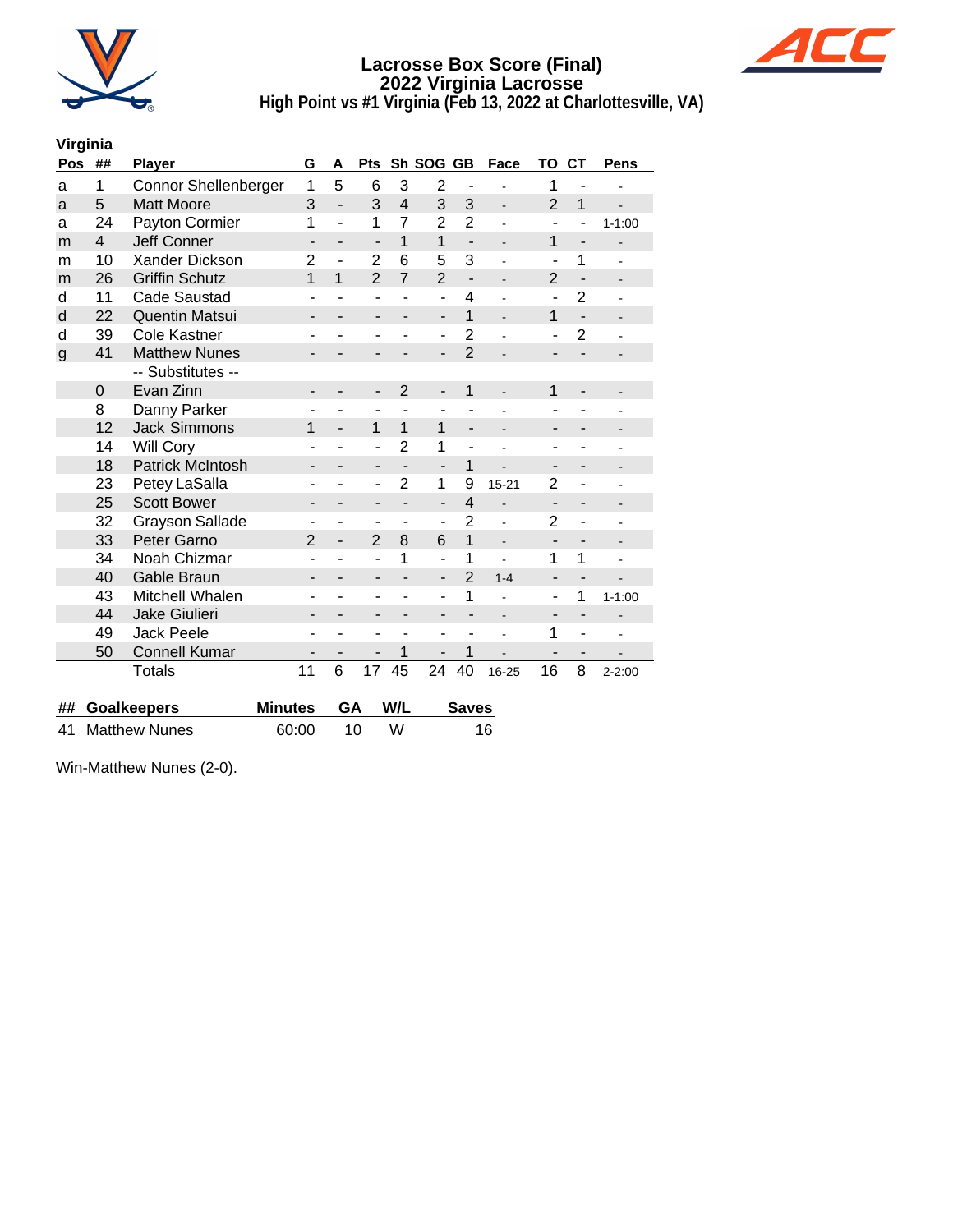



**High Point vs #1 Virginia (Feb 13, 2022 at Charlottesville, VA)**

## **High Point**

| Pos     | ## | Player                    | G                        | A                        | Pts                      |                | Sh SOG GB                |                | Face                     | TO                       | <b>CT</b>                    | Pens       |
|---------|----|---------------------------|--------------------------|--------------------------|--------------------------|----------------|--------------------------|----------------|--------------------------|--------------------------|------------------------------|------------|
| a       | 32 | <b>Asher Nolting</b>      | $\overline{2}$           | 3                        | 5                        | 11             | 6                        | 1              |                          | 1                        |                              |            |
| a       | 13 | Jack Vanoverbeke          | $\frac{1}{2}$            | $\overline{a}$           | $\frac{1}{2}$            | $\overline{2}$ | 1                        | 1              |                          | $\overline{\phantom{a}}$ | $\overline{\phantom{0}}$     |            |
| а       | 55 | Brayden Mayea             | 2                        | ÷,                       | $\overline{2}$           | 6              | 5                        | 5              | $0 - 1$                  | 1                        | $\overline{\phantom{0}}$     | $2 - 1:00$ |
| m       | 26 | Michael Ippolito          | $\overline{2}$           | $\overline{a}$           | $\overline{2}$           | $\overline{4}$ | $\overline{2}$           | 1              | $\overline{a}$           | $\mathbf{1}$             | $\overline{a}$               |            |
| m       | 5  | <b>Hunter Vines</b>       |                          | ÷,                       |                          | 1              |                          | $\overline{2}$ |                          | 1                        | ÷,                           | $1 - 0:30$ |
| m       | 3  | Koby Russsell             | 1                        | $\overline{a}$           | 1                        | $\overline{4}$ | 3                        | $\overline{1}$ |                          | $\overline{1}$           | $\overline{\phantom{a}}$     |            |
| g       | 40 | Parker Green              |                          |                          |                          | L              | ÷,                       | 3              | L.                       | $\overline{2}$           | 1                            |            |
| $\sf d$ | 10 | <b>PJ Peters</b>          |                          |                          |                          |                | $\overline{a}$           | 1              | $\overline{a}$           | $\mathbf{1}$             | 1                            |            |
| d       | 60 | Zack Brenfleck            |                          |                          |                          |                | ۰                        |                |                          |                          | ۰                            | $1 - 1:00$ |
| d       | 14 | <b>Conor Guiltinan</b>    |                          |                          |                          |                |                          | 3              |                          |                          |                              |            |
|         |    | -- Substitutes --         |                          |                          |                          |                |                          |                |                          |                          |                              |            |
|         | 11 | AJ Kiernan                | -                        | $\overline{\phantom{0}}$ | -                        | -              | $\overline{\phantom{a}}$ | 3              | $7 - 13$                 |                          | $\qquad \qquad \blacksquare$ |            |
|         | 15 | Colin Cooke               |                          | ÷,                       |                          | 1              | 1                        | $\overline{a}$ |                          |                          |                              |            |
|         | 16 | <b>Tyler Baird</b>        | $\overline{\phantom{0}}$ | $\overline{\phantom{0}}$ | $\overline{\phantom{0}}$ | $\overline{a}$ | $\overline{a}$           | 1              | $\overline{a}$           | $\overline{\phantom{0}}$ | $\overline{\phantom{0}}$     |            |
|         | 18 | <b>Trey Smith</b>         | 1                        | ä,                       | 1                        | $\overline{2}$ | $\overline{2}$           | $\overline{4}$ | L.                       | 1                        | ÷,                           |            |
|         | 23 | Nick Murphy               |                          |                          |                          |                | $\overline{\phantom{a}}$ |                |                          |                          |                              |            |
|         | 25 | <b>Spalding Hall</b>      |                          |                          |                          | L              |                          | 1              |                          |                          |                              |            |
|         | 27 | Max Armitage              |                          |                          |                          |                |                          |                |                          |                          |                              |            |
|         | 28 | Jaxson Lamb               |                          |                          |                          | 3              | 1                        | $\overline{a}$ |                          |                          |                              |            |
|         | 29 | <b>Henry Mudlaff</b>      |                          |                          |                          | $\overline{a}$ |                          |                |                          |                          |                              |            |
|         | 31 | Jakob Joy                 | ÷                        |                          |                          | $\overline{a}$ | ٠                        |                |                          | ۰                        | ä,                           |            |
|         | 33 | Zach Diamond              |                          |                          |                          | $\overline{a}$ | $\overline{\phantom{0}}$ | 1              | $\overline{\phantom{a}}$ | 1                        | ۰                            |            |
|         | 34 | Jackson Clay              |                          | 1                        | 1                        | ÷,             | ÷,                       | 1              |                          |                          | ÷,                           |            |
|         | 37 | <b>Isiah Moran-Weekes</b> |                          |                          |                          |                |                          |                |                          |                          |                              |            |
|         | 43 | Nick Rizzo                | 1                        | $\overline{a}$           | 1                        | 4              | 3                        | $\overline{a}$ | $\overline{a}$           | $\overline{2}$           | $\overline{\phantom{a}}$     |            |
|         | 44 | <b>Tyler Hendrycks</b>    | $\overline{\phantom{0}}$ | $\overline{\phantom{0}}$ | $\overline{\phantom{0}}$ | $\mathbf{1}$   | 1                        |                |                          | $\overline{\phantom{0}}$ | $\overline{\phantom{0}}$     |            |
|         | 46 | Pete St. Geme             |                          |                          |                          |                |                          | 1              |                          |                          | ä,                           |            |
|         | 49 | Joel Scerbo               | $\blacksquare$           |                          |                          | -              | $\overline{\phantom{a}}$ | 3              | $\overline{a}$           | $\overline{\phantom{a}}$ | $\mathbf{1}$                 | $1 - 1:00$ |
|         | 51 | Tommy Meehan              | 1                        | ÷,                       | 1                        | $\overline{2}$ | 1                        | L,             |                          | 1                        | ÷,                           |            |
|         | 53 | Collin Hoben              | $\overline{\phantom{0}}$ |                          |                          | $\overline{a}$ |                          | 1              | $0 - 5$                  |                          |                              |            |
|         | 57 | Joey Dahlkemper           |                          |                          |                          |                |                          | 1              | $2 - 6$                  |                          | ä,                           |            |
|         | 63 | Daniel Jones              |                          |                          |                          | 1              |                          |                |                          |                          |                              |            |
|         |    | Totals                    | 10                       | $\overline{4}$           | 14                       | 42             | 26                       | 35             | $9 - 25$                 | 14                       | 3                            | $5 - 3:30$ |
| ##      |    | <b>Goalkeepers</b>        | <b>Minutes</b>           | GA                       |                          | W/L            |                          | <b>Saves</b>   |                          |                          |                              |            |

| 40 Parker Green | 60:00 |  |  |
|-----------------|-------|--|--|

Loss-Parker Green (1-2).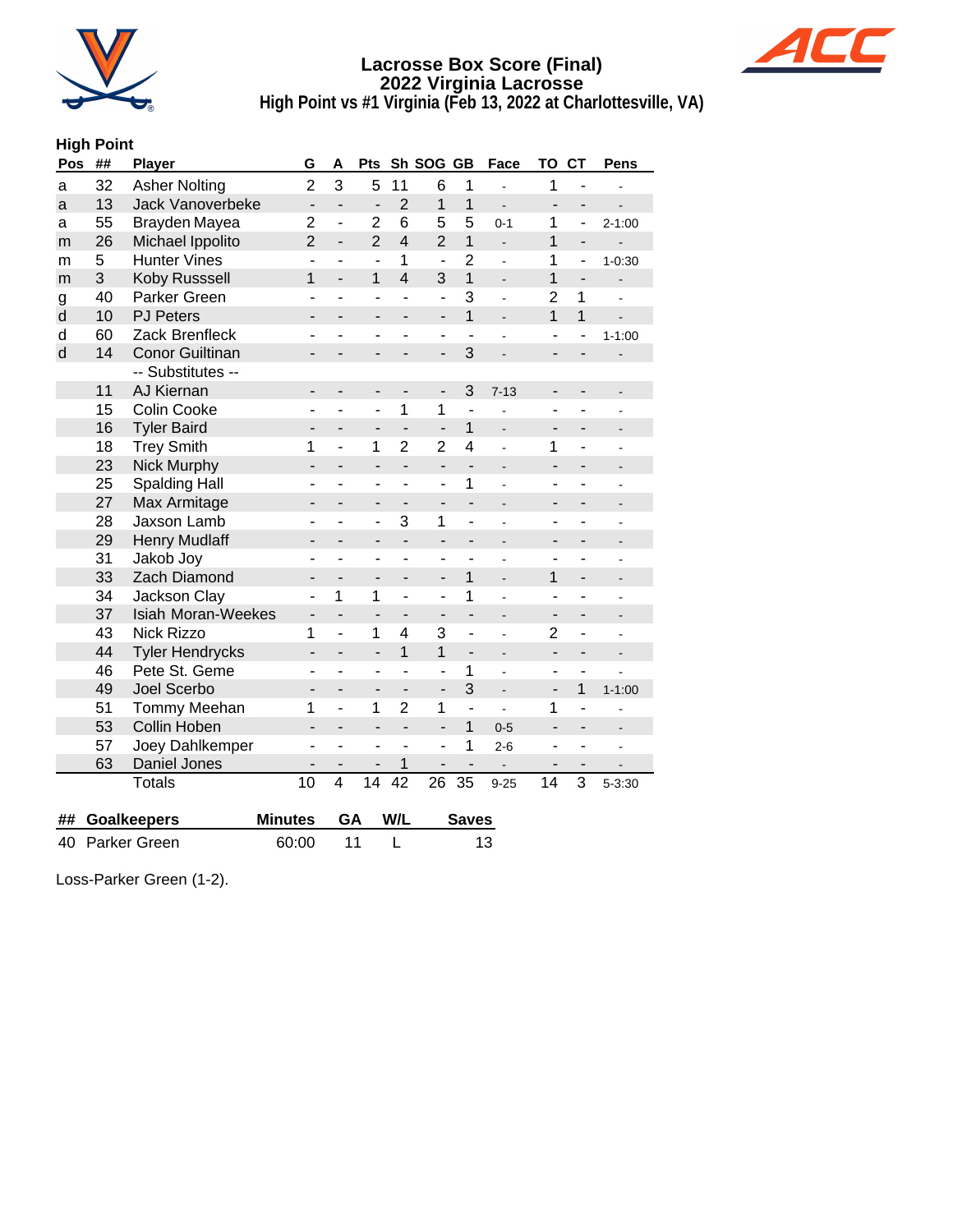



**High Point vs #1 Virginia (Feb 13, 2022 at Charlottesville, VA)**

#### **Scoring Summary:**

| No. | <b>Prd</b> | Time  | Team       | Type | <b>Goal Scorer</b>       | Assist                    | Home-Vis  |
|-----|------------|-------|------------|------|--------------------------|---------------------------|-----------|
| 1.  | 1st        | 12:07 | <b>HPU</b> | Even | Michael Ippolito (2)     | Asher Nolting (7)         | $0 - 1$   |
| 2.  |            | 8:41  | <b>VA</b>  | Even | Payton Cormier (5)       | Griffin Schutz (1)        | $1 - 1$   |
| 3.  |            | 5:10  | VA         | Even | Griffin Schutz (2)       | Unassisted                | $2 - 1$   |
| 4.  |            |       | 0:04 HPU   | Even | Brayden Mayea (7)        | Asher Nolting (8)         | $2 - 2$   |
| 5.  | 2nd        | 11:26 | <b>VA</b>  | Even | Matt Moore (2)           | Connor Shellenberger (6)  | $3 - 2$   |
| 6.  |            | 9:03  | <b>VA</b>  | Even | Matt Moore (3)           | Unassisted                | $4 - 2$   |
| 7.  |            | 6:48  | <b>HPU</b> | Even | Tommy Meehan             | Jackson Clay              | $4 - 3$   |
| 8.  |            | 2:50  | <b>HPU</b> | Even | Nick Rizzo (2)           | Unassisted                | $4 - 4$   |
| 9.  |            | 1:22  | VA         | Even | Connor Shellenberger (3) | Unassisted                | $5-4$     |
| 10. |            | 0:14  | <b>VA</b>  | Even | Xander Dickson (5)       | Connor Shellenberger (7)  | $6 - 4$   |
| 11. | 3rd        | 12:31 | <b>HPU</b> | Even | Koby Russsell (4)        | Unassisted                | $6-5$     |
| 12. |            | 9:31  | <b>HPU</b> | Even | Michael Ippolito (3)     | Unassisted                | $6-6$     |
| 13. |            | 6:13  | VA         | Even | Peter Garno (1)          | Connor Shellenberger (8)  | $7-6$     |
| 14. |            | 5:46  | <b>VA</b>  | Even | Jack Simmons (1)         | Connor Shellenberger (9)  | $8-6$     |
| 15. |            | 4:59  | VA         | Even | Matt Moore (4)           | Unassisted                | $9-6$     |
| 16. |            | 1:54  | <b>VA</b>  | UP.  | Peter Garno (2)          | Connor Shellenberger (10) | $10-6$    |
| 17. |            | 1:08  | <b>HPU</b> | Even | Asher Nolting (6)        | Unassisted                | $10 - 7$  |
| 18. | 4th        | 13:14 | <b>HPU</b> | Even | Trey Smith (1)           | Unassisted                | $10 - 8$  |
| 19. |            | 8:05  | <b>HPU</b> | Even | Brayden Mayea (8)        | Asher Nolting (9)         | $10-9$    |
| 20. |            | 7:04  | <b>VA</b>  | Even | Xander Dickson (6)       | Unassisted                | $11-9$    |
| 21. |            |       | 4:08 HPU   | Even | Asher Nolting (7)        | Unassisted                | $11 - 10$ |

#### **Penalty Summary:**

| <b>Prd</b>      |           | Time Team | <b>Player</b>      | Min       | <b>Offense</b>             |
|-----------------|-----------|-----------|--------------------|-----------|----------------------------|
| 1st             | 11:53 HPU |           | 49-Joel Scerbo     | $1:00$ PP | <b>TRIPPING</b>            |
|                 | 00:51 HPU |           | 5-Hunter Vines     |           | 0:30 PP INTERFERENCE       |
| 2 <sub>nd</sub> | 02:50     | - VA      | 43-Mitchell Whalen |           | 1:00 PP SLASHING           |
| 3rd             | 08:49 HPU |           | 55-Brayden Mayea   |           | 0:30 PP HOLDING            |
|                 | 02:21 HPU |           | 55-Brayden Mayea   |           | $0:30$ PP OFFSIDE          |
| 4th             | 09:15 VA  |           | 24-Payton Cormier  | $1:00$ PP | <b>SLASHING</b>            |
|                 | 05:23 HPU |           | 60-Zack Brenfleck  |           | 1:00 PP ILLEGAL BODY CHECK |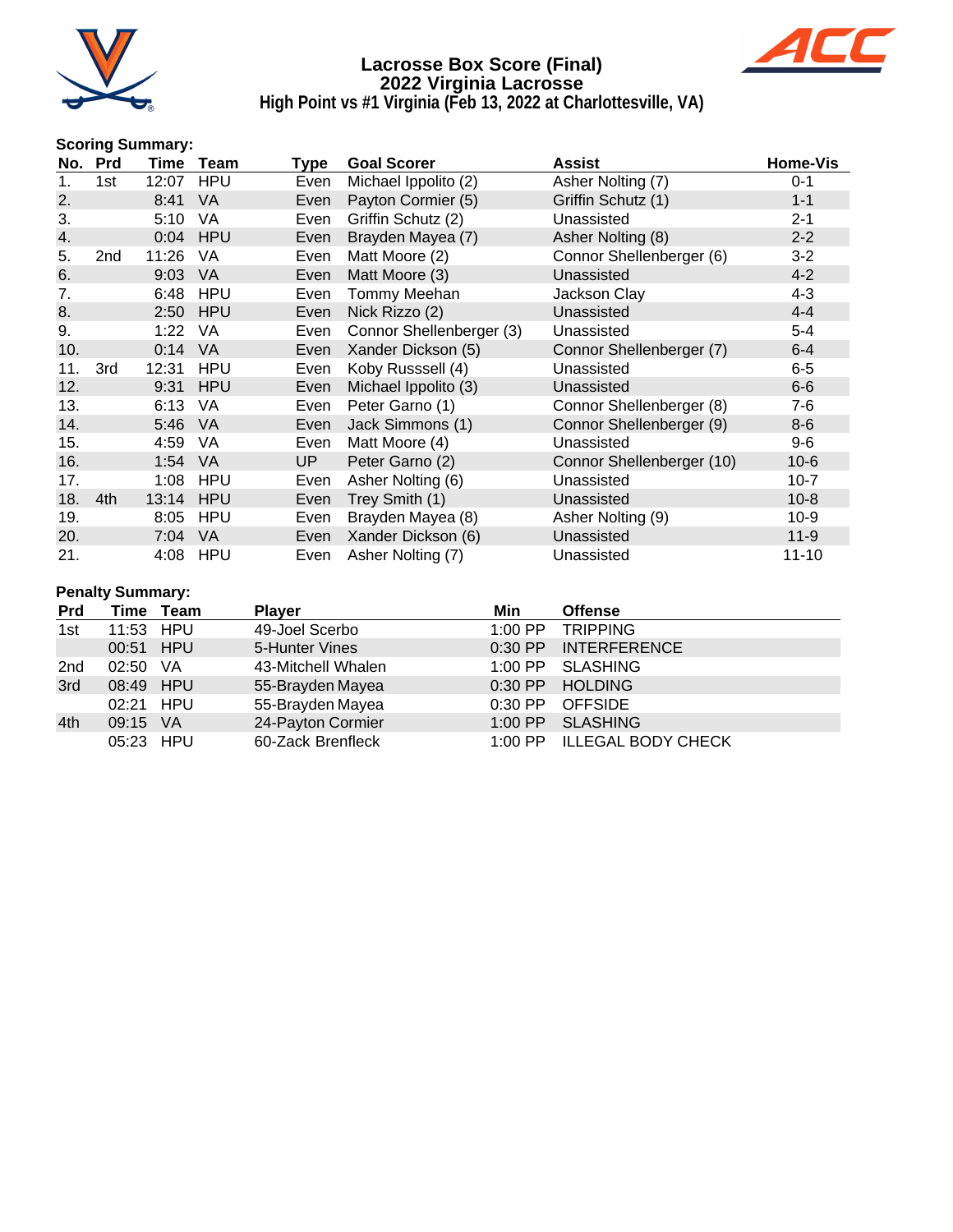

# **Play-by-Play Summary (1st period)**



**High Point vs #1 Virginia (Feb 13, 2022 at Charlottesville, VA)**

#### **High Point Starters:**

| . |    |                         |
|---|----|-------------------------|
| A | 32 | <b>Asher Nolting</b>    |
| A | 13 | <b>Jack Vanoverbeke</b> |
| A | 55 | Brayden Mayea           |
| M | 26 | Michael Ippolito        |
| M | 5. | <b>Hunter Vines</b>     |
| M | 3  | Koby Russsell           |
| G | 40 | Parker Green            |
| D | 10 | <b>PJ Peters</b>        |
| D | 60 | <b>Zack Brenfleck</b>   |
| D | 14 | <b>Conor Guiltinan</b>  |

#### **Virginia Starters:**

| A | 1  | <b>Connor Shellenberger</b> |
|---|----|-----------------------------|
| A | 5. | <b>Matt Moore</b>           |
| A | 24 | Payton Cormier              |
| M | 4  | Jeff Conner                 |
| М | 10 | Xander Dickson              |
| M | 26 | <b>Griffin Schutz</b>       |
| D | 11 | Cade Saustad                |
| D | 22 | <b>Quentin Matsui</b>       |
| D | 39 | Cole Kastner                |
| G | 41 | <b>Matthew Nunes</b>        |
|   |    |                             |

- 15:00 Parker Green at goalie for HPU.
- 15:00 Matthew Nunes at goalie for VA.
- 15:00 Faceoff Brayden Mayea vs Petey LaSalla won by VA, [15:00] Ground ball pickup by VA Grayson Sallade.
- 15:00 Turnover by VA Grayson Sallade.
- 15:00 Clear attempt by HPU good.
- 14:57 Ground ball pickup by HPU Trey Smith.
- 13:48 Shot by HPU Brayden Mayea HIT POST.
- 13:13 Shot by HPU Daniel Jones BLOCKED.
- 13:07 Ground ball pickup by VA Quentin Matsui.
- 13:03 Turnover by VA Quentin Matsui.
- 12:58 Clear attempt by VA failed.
- 12:52 Ground ball pickup by HPU Conor Guiltinan.
- 12:07 GOAL by HPU Michael Ippolito (FIRST GOAL), Assist by Asher Nolting, goal number 2 for season.

#### **HIGH POINT 1, VIRGINIA 0**

- 12:07 Faceoff Collin Hoben vs Petey LaSalla won by VA, [12:07] Ground ball pickup by VA Scott Bower.
- 11:53 Penalty on HPU Joel Scerbo (TRIPPING/1:00) Extra-man opportunity.
- 11:38 Shot by VA Peter Garno WIDE.
- 11:22 Shot by VA Peter Garno, SAVE Parker Green.
- 11:14 Ground ball pickup by HPU Parker Green.
- 11:03 Clear attempt by HPU good.
- 10:05 Shot by HPU Brayden Mayea, SAVE Matthew Nunes.
- 09:28 Shot by HPU Asher Nolting WIDE.
- 09:18 Shot by HPU Jack Vanoverbeke, SAVE Matthew Nunes.
- 09:11 Clear attempt by VA good.
- 08:41 GOAL by VA Payton Cormier, Assist by Griffin Schutz, goal number 5 for season.

#### **HIGH POINT 1, VIRGINIA 1**

- 08:41 Faceoff Collin Hoben vs Petey LaSalla won by VA, [08:41] Ground ball pickup by VA Scott Bower.
- 08:01 Shot by VA Griffin Schutz WIDE.
- 07:39 Shot by VA Connor Shellenberger WIDE.
- 07:36 Clear attempt by HPU good.
- 06:54 Shot by HPU Colin Cooke, SAVE Matthew Nunes.
- 06:43 Clear attempt by VA failed.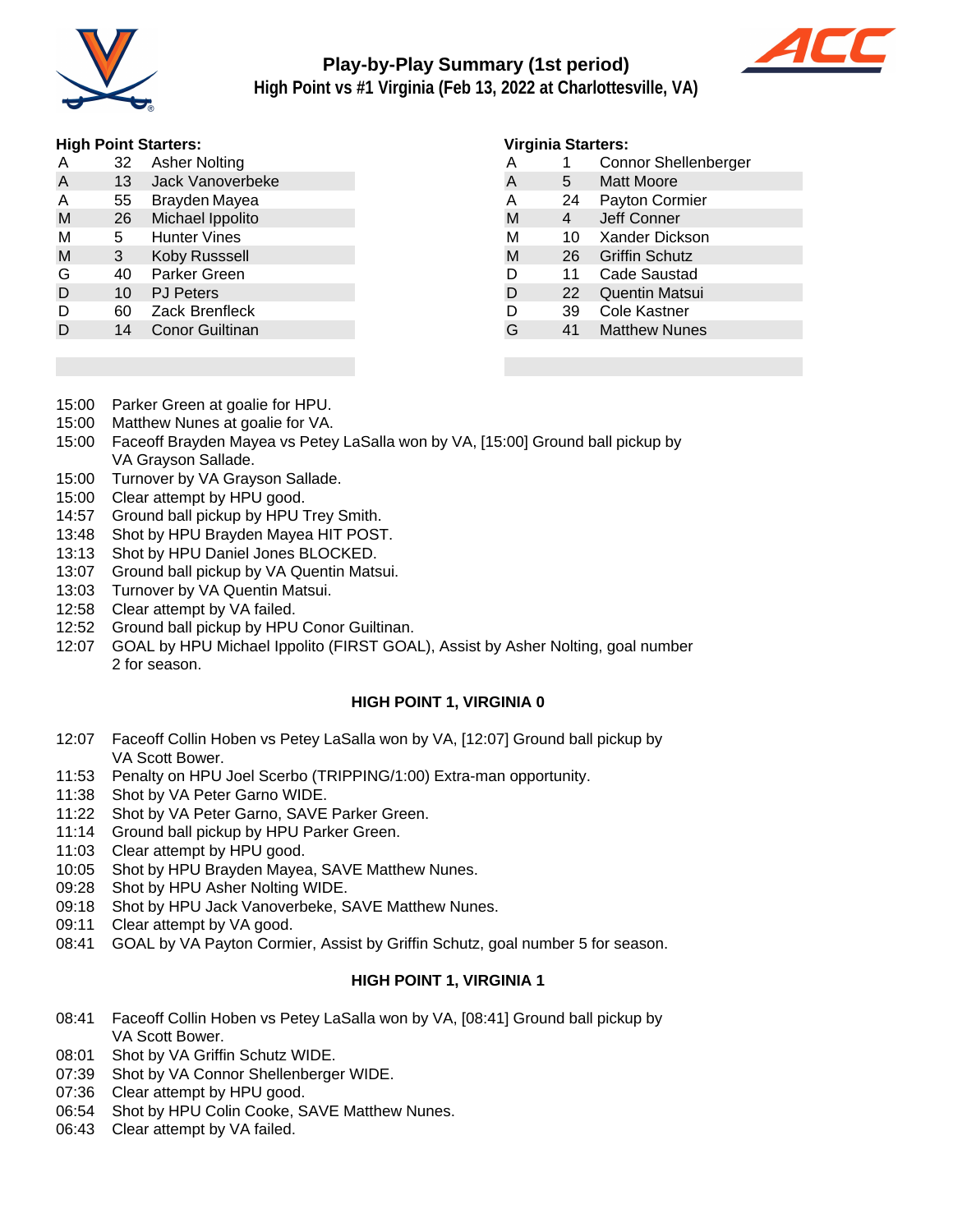



- 06:40 Turnover by VA Grayson Sallade.
- 05:57 Shot by HPU Tyler Hendrycks, SAVE Matthew Nunes.
- 05:54 Ground ball pickup by VA Cade Saustad.
- 05:39 Ground ball pickup by VA Cade Saustad.
- 05:28 Clear attempt by VA good.
- 05:10 GOAL by VA Griffin Schutz, goal number 2 for season.

#### **HIGH POINT 1, VIRGINIA 2**

- 05:10 Media timeout.
- 05:10 Faceoff Collin Hoben vs Petey LaSalla won by VA, [05:10] Ground ball pickup by VA Petey LaSalla.
- 05:02 Shot by VA Petey LaSalla, SAVE Parker Green.
- 04:56 Ground ball pickup by HPU Parker Green.
- 04:53 Clear attempt by HPU good.
- 04:50 Shot by HPU Trey Smith, SAVE Matthew Nunes.
- 04:45 Ground ball pickup by VA Gable Braun.
- 04:42 Clear attempt by VA good.
- 03:55 Ground ball pickup by VA Payton Cormier.
- 03:40 Shot by VA Will Cory WIDE.
- 03:20 Shot clock violation by VA.
- 03:10 Clear attempt by HPU failed.
- 03:10 Turnover by HPU Zach Diamond (caused by Matt Moore).
- 03:18 Timeout by HPU.
- 03:01 Turnover by VA Connor Shellenberger.
- 02:51 Ground ball pickup by HPU Tyler Baird.
- 02:41 Ground ball pickup by HPU Brayden Mayea.
- 02:32 Clear attempt by HPU good.
- 01:58 Shot by HPU Asher Nolting, SAVE Matthew Nunes.
- 01:51 Ground ball pickup by HPU Brayden Mayea.
- 01:47 Shot by HPU Koby Russsell, SAVE Matthew Nunes.
- 01:34 Clear attempt by VA failed.
- 01:19 Turnover by HPU Michael Ippolito.
- 00:51 Penalty on HPU Hunter Vines (INTERFERENCE/0:30) Extra-man opportunity.
- 00:42 Shot by VA Payton Cormier HIT POST.
- 00:10 Clear attempt by HPU good.
- 00:04 GOAL by HPU Brayden Mayea, Assist by Asher Nolting, goal number 7 for season.

#### **HIGH POINT 2, VIRGINIA 2**

- 00:04 Faceoff Collin Hoben vs Petey LaSalla won by VA, [00:04] Ground ball pickup by VA Petey LaSalla.
- 00:00 Shot by VA Petey LaSalla HIGH.
- 00:00 End-of-period.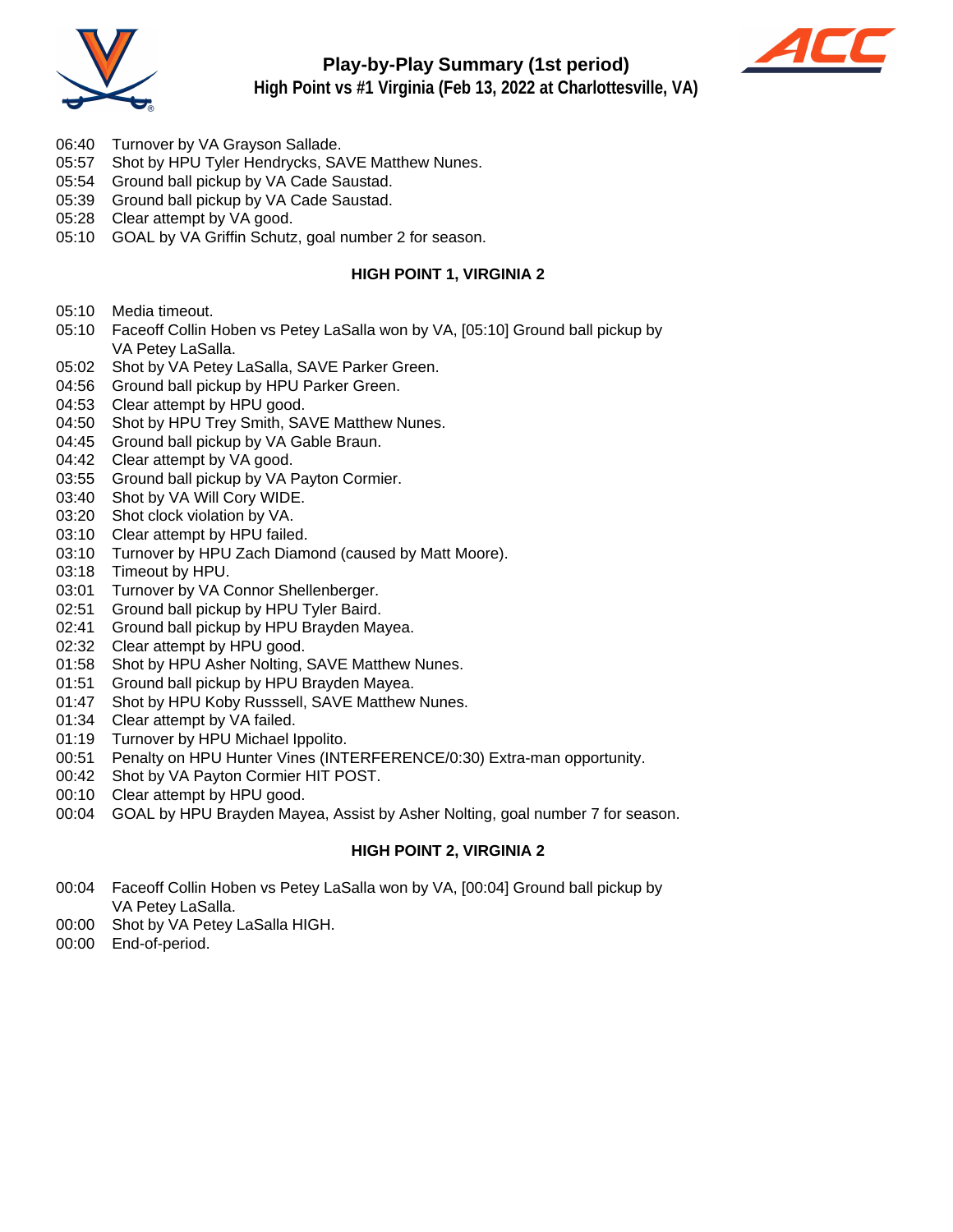

## **Play-by-Play Summary (2nd period)**



**High Point vs #1 Virginia (Feb 13, 2022 at Charlottesville, VA)**

- 15:00 Start of 2nd period [15:00].
- 15:00 Faceoff Collin Hoben vs Petey LaSalla won by VA, [15:00] Ground ball pickup by VA Petey LaSalla.
- 14:15 Shot by VA Griffin Schutz WIDE.
- 14:08 Turnover by VA Petey LaSalla.
- 14:04 Ground ball pickup by HPU Collin Hoben.
- 13:51 Ground ball pickup by HPU Joel Scerbo.
- 13:47 Clear attempt by HPU good.
- 13:10 Shot by HPU Nick Rizzo, SAVE Matthew Nunes.
- 13:04 Clear attempt by VA good.
- 12:57 Turnover by VA Matt Moore (caused by Parker Green).
- 12:50 Clear attempt by HPU good.
- 12:24 Shot by HPU Jack Vanoverbeke WIDE.
- 12:20 Clear attempt by VA good.
- 11:34 Ground ball pickup by VA Connell Kumar.
- 11:26 GOAL by VA Matt Moore, Assist by Connor Shellenberger, goal number 2 for season.

#### **HIGH POINT 2, VIRGINIA 3**

- 11:26 Faceoff AJ Kiernan vs Petey LaSalla won by HPU (on faceoff violation).
- 10:42 Shot by HPU Michael Ippolito BLOCKED.
- 10:37 Ground ball pickup by HPU Hunter Vines.
- 10:16 Shot by HPU Michael Ippolito WIDE.
- 10:03 Ground ball pickup by VA Cade Saustad.
- 09:57 Clear attempt by VA good.
- 09:49 Shot by VA Payton Cormier HIGH.
- 09:18 Shot by VA Griffin Schutz WIDE.
- 09:03 GOAL by VA Matt Moore, goal number 3 for season.

#### **HIGH POINT 2, VIRGINIA 4**

- 09:03 Faceoff AJ Kiernan vs Petey LaSalla won by HPU, [09:03] Ground ball pickup by HPU Asher Nolting.
- 08:39 Turnover by HPU Brayden Mayea (caused by Cade Saustad).
- 08:34 Ground ball pickup by VA Cade Saustad.
- 08:30 Ground ball pickup by VA Grayson Sallade.
- 08:28 Clear attempt by VA good.
- 07:58 Shot by VA Jeff Conner, SAVE Parker Green.
- 07:50 Ground ball pickup by VA Xander Dickson.
- 07:38 Clear attempt by HPU good.
- 07:04 Shot by HPU Tommy Meehan HIGH.
- 06:48 GOAL by HPU Tommy Meehan, Assist by Jackson Clay.

#### **HIGH POINT 3, VIRGINIA 4**

- 06:48 Media timeout.
- 06:48 Faceoff AJ Kiernan vs Gable Braun won by HPU, [06:48] Ground ball pickup by HPU AJ Kiernan.
- 06:24 Shot by HPU Koby Russsell BLOCKED.
- 06:02 Shot by HPU Koby Russsell, SAVE Matthew Nunes.
- 05:39 Clear attempt by VA good.
- 05:06 Shot by VA Evan Zinn WIDE.
- 04:50 Shot by VA Matt Moore BLOCKED.
- 04:43 Ground ball pickup by HPU Conor Guiltinan.
- 04:38 Clear attempt by HPU good.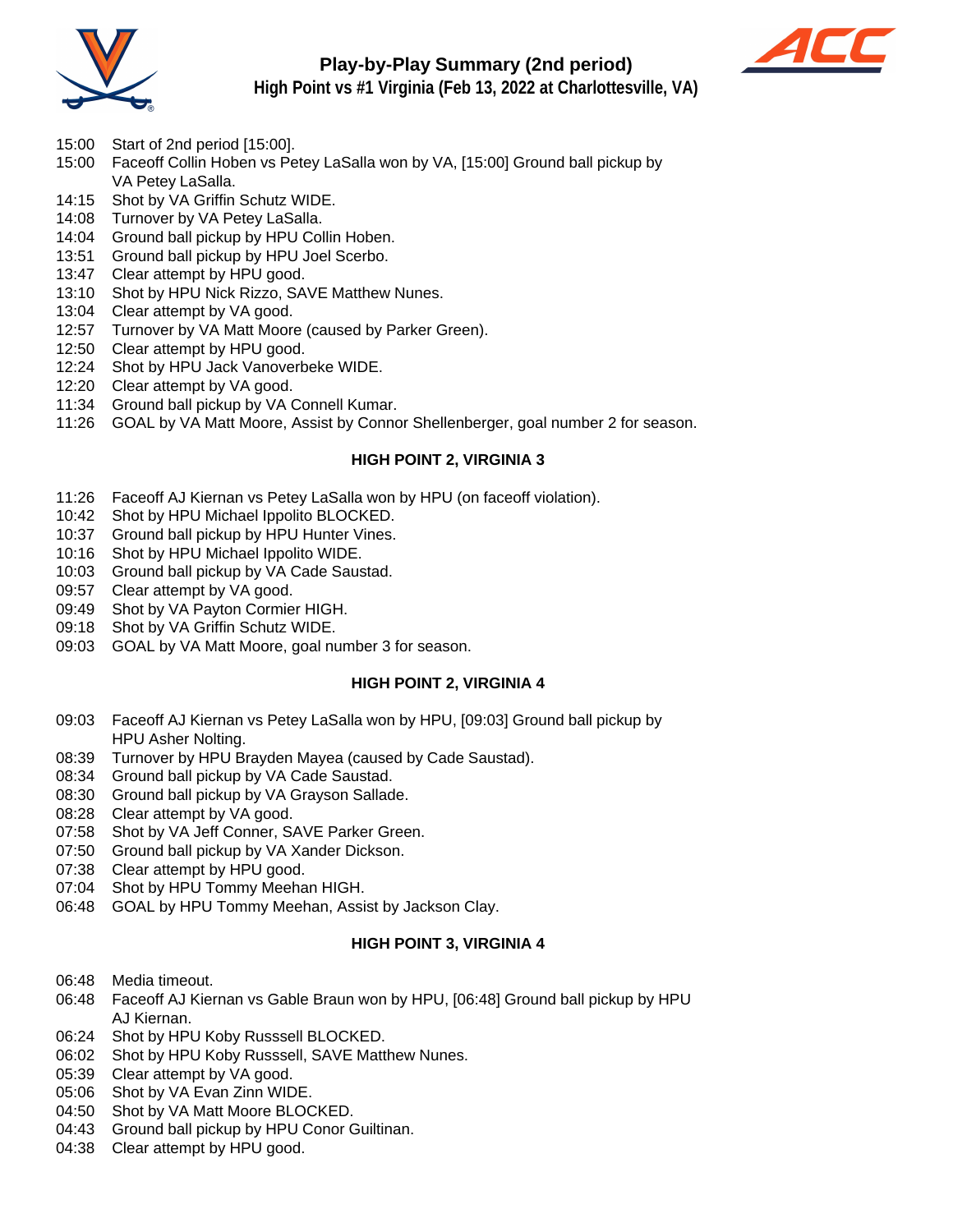



- 
- 04:13 Shot by HPU Nick Rizzo WIDE.
- 04:10 Shot by HPU Asher Nolting, SAVE Matthew Nunes.
- 04:06 Ground ball pickup by HPU Jack Vanoverbeke.
- 03:47 Shot by HPU Jaxson Lamb WIDE.
- 03:33 Shot by HPU Jaxson Lamb BLOCKED.
- 03:26 Ground ball pickup by VA Scott Bower.
- 03:21 Clear attempt by VA good.
- 03:16 Turnover by VA Evan Zinn.
- 03:06 Ground ball pickup by HPU Zach Diamond.
- 03:03 Clear attempt by HPU good.
- 03:00 Timeout by HPU.
- 02:50 GOAL by HPU Nick Rizzo, goal number 2 for season.

#### **HIGH POINT 4, VIRGINIA 4**

- 02:50 Penalty on VA Mitchell Whalen (SLASHING/1:00) Extra-man opportunity.
- 02:50 Faceoff AJ Kiernan vs Gable Braun won by HPU, [02:50] Ground ball pickup by HPU Trey Smith.
- 02:10 Shot by HPU Brayden Mayea, SAVE Matthew Nunes.
- 01:52 Clear attempt by VA good.
- 01:22 GOAL by VA Connor Shellenberger, goal number 3 for season.

#### **HIGH POINT 4, VIRGINIA 5**

- 01:22 Faceoff AJ Kiernan vs Petey LaSalla won by HPU, [01:22] Ground ball pickup by HPU AJ Kiernan.
- 01:01 Ground ball pickup by HPU Conor Guiltinan.
- 00:57 Clear attempt by HPU good.
- 00:50 Turnover by HPU Tommy Meehan.
- 00:33 Timeout by VA.
- 00:14 GOAL by VA Xander Dickson, Assist by Connor Shellenberger, goal number 5 for season.

#### **HIGH POINT 4, VIRGINIA 6**

- 00:14 Faceoff AJ Kiernan vs Gable Braun won by VA, [00:14] Ground ball pickup by VA Gable Braun.
- 00:07 Timeout by VA.
- 00:02 Shot by VA Payton Cormier WIDE.
- 00:00 End-of-period.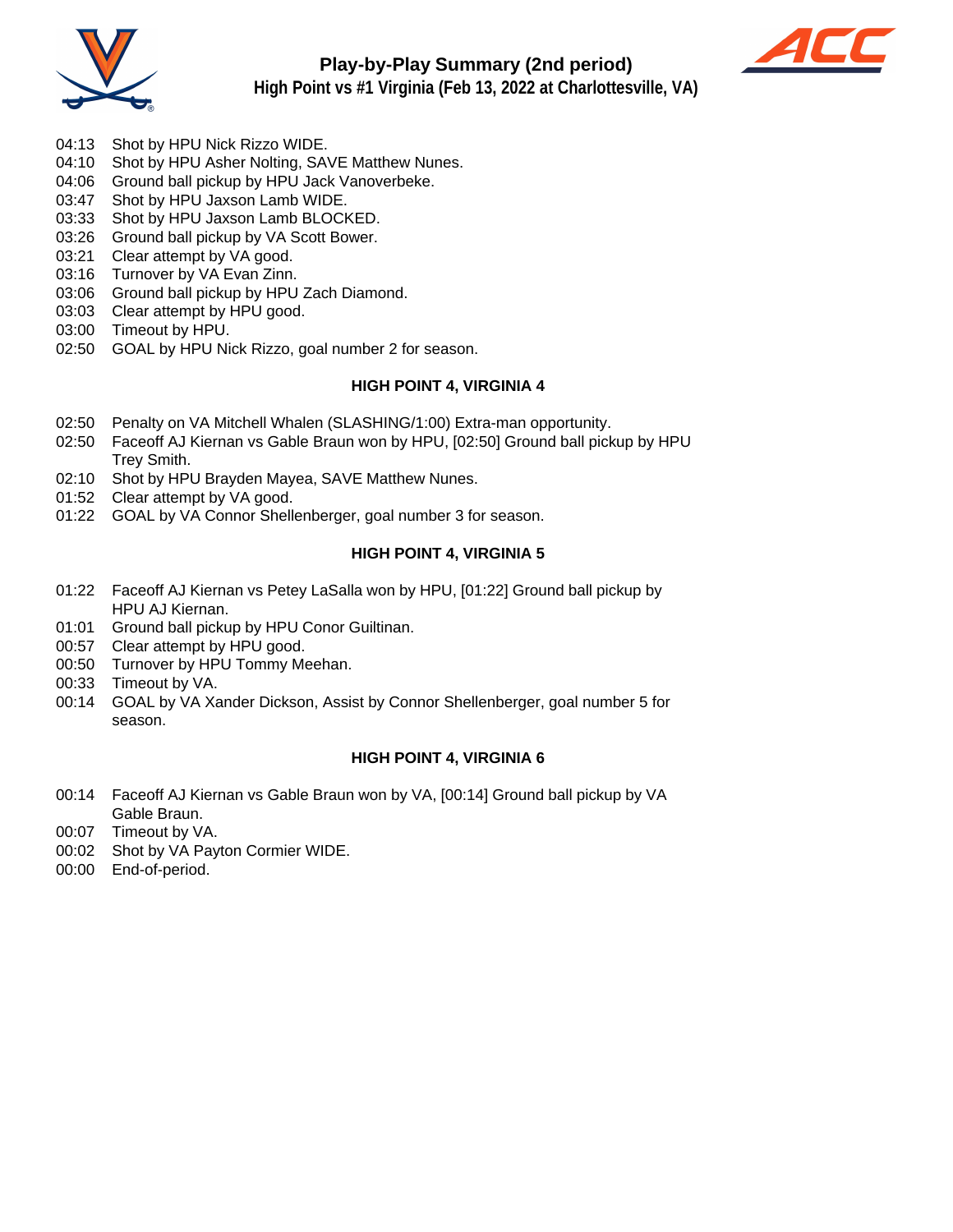

## **Play-by-Play Summary (3rd period)**



**High Point vs #1 Virginia (Feb 13, 2022 at Charlottesville, VA)**

- 15:00 Start of 3rd period [15:00].
- 15:00 Faceoff AJ Kiernan vs Petey LaSalla won by VA, [15:00] Ground ball pickup by VA Petey LaSalla.
- 14:46 Shot by VA Payton Cormier, SAVE Parker Green.
- 14:42 Ground ball pickup by HPU Trey Smith.
- 14:35 Turnover by HPU PJ Peters.
- 14:30 Clear attempt by HPU failed.
- 14:25 Ground ball pickup by VA Matt Moore.
- 13:57 Shot by VA Griffin Schutz, SAVE Parker Green.
- 13:50 Ground ball pickup by HPU PJ Peters.
- 13:37 Clear attempt by HPU failed.
- 13:35 Turnover by HPU Parker Green (caused by Xander Dickson).
- 13:28 Turnover by VA Jeff Conner.
- 12:45 Ground ball pickup by HPU Koby Russsell.
- 12:43 Ground ball pickup by HPU Brayden Mayea.
- 12:39 Shot by HPU Hunter Vines WIDE.
- 12:31 GOAL by HPU Koby Russsell, goal number 4 for season.

#### **HIGH POINT 5, VIRGINIA 6**

- 12:31 Faceoff AJ Kiernan vs Petey LaSalla won by HPU, [12:31] Ground ball pickup by HPU AJ Kiernan.
- 11:40 Shot by HPU Asher Nolting, SAVE Matthew Nunes.
- 11:32 Ground ball pickup by VA Matthew Nunes.
- 11:29 Clear attempt by VA good.
- 11:25 Turnover by VA Jack Peele.
- 11:03 Turnover by HPU Hunter Vines (caused by Cole Kastner).
- 10:58 Ground ball pickup by VA Cole Kastner.
- 10:52 Clear attempt by HPU failed.
- 10:26 Shot by VA Peter Garno, SAVE Parker Green.
- 10:23 Ground ball pickup by HPU Spalding Hall.
- 10:12 Clear attempt by HPU good.
- 10:04 Ground ball pickup by HPU Brayden Mayea.
- 09:31 GOAL by HPU Michael Ippolito, goal number 3 for season.

#### **HIGH POINT 6, VIRGINIA 6**

- 09:31 Faceoff AJ Kiernan vs Gable Braun won by HPU, [09:31] Ground ball pickup by HPU Joel Scerbo.
- 08:48 Turnover by HPU Nick Rizzo (caused by Mitchell Whalen).
- 08:38 Ground ball pickup by VA Mitchell Whalen.
- 08:49 Penalty on HPU Brayden Mayea (HOLDING/0:30) Extra-man opportunity.
- 08:34 Shot by VA Connell Kumar BLOCKED.
- 08:28 Ground ball pickup by VA Payton Cormier.
- 08:14 Shot by VA Xander Dickson, SAVE Parker Green.
- 08:05 Ground ball pickup by VA Xander Dickson.
- 07:58 Clear attempt by VA good.
- 07:23 Shot by VA Payton Cormier WIDE.
- 07:14 Shot by VA Xander Dickson, SAVE Parker Green.
- 06:55 Shot by VA Peter Garno, SAVE Parker Green.
- 06:48 Clear attempt by HPU failed.
- 06:44 Turnover by HPU Parker Green.
- 06:34 Ground ball pickup by VA Cole Kastner.
- 06:13 GOAL by VA Peter Garno, Assist by Connor Shellenberger, goal number 1 for season.

#### **HIGH POINT 6, VIRGINIA 7**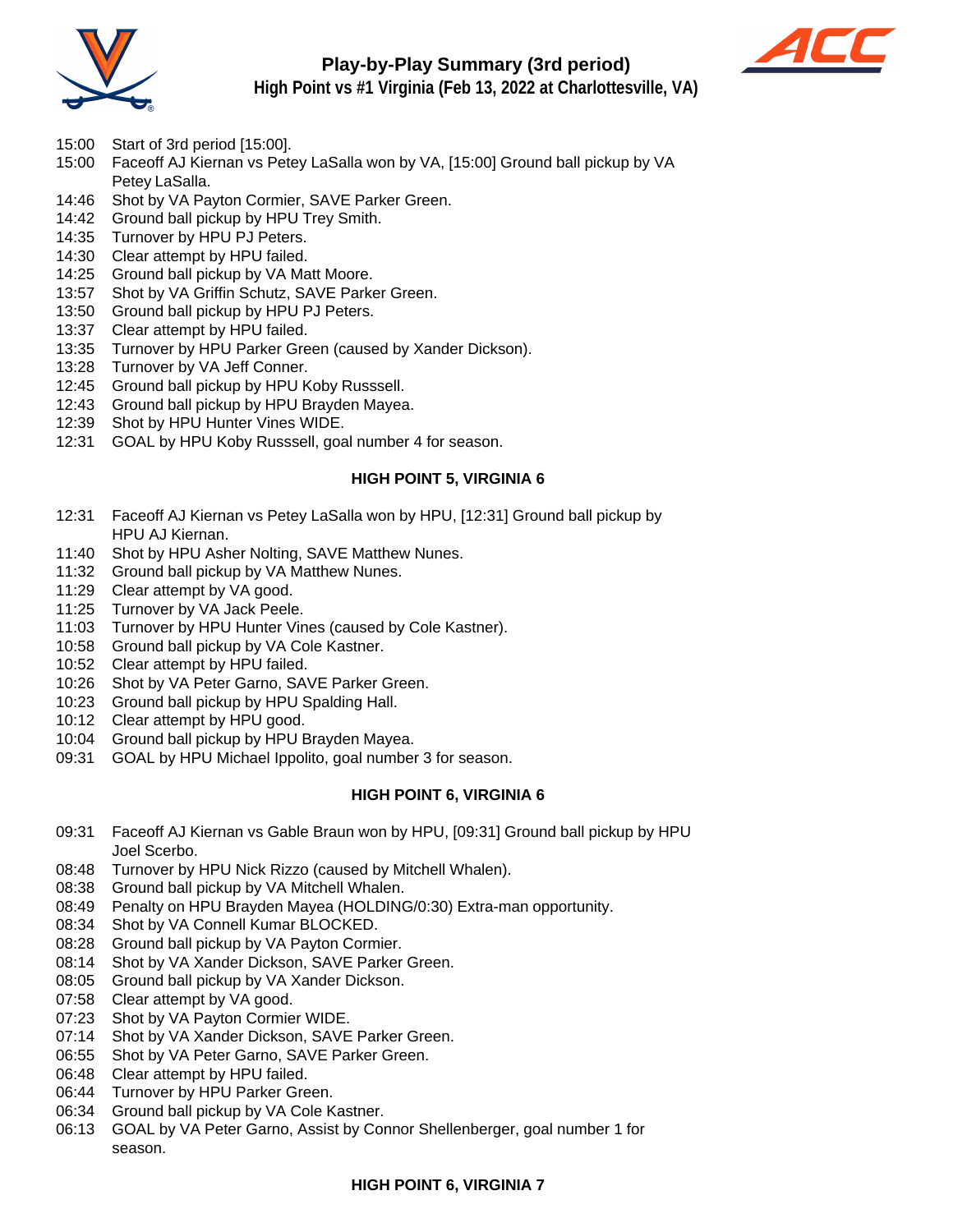

## **Play-by-Play Summary (3rd period)**



**High Point vs #1 Virginia (Feb 13, 2022 at Charlottesville, VA)**

- 06:13 Media timeout.
- 06:13 Faceoff AJ Kiernan vs Petey LaSalla won by VA (on faceoff violation).
- 05:46 GOAL by VA Jack Simmons, Assist by Connor Shellenberger, goal number 1 for season.

#### **HIGH POINT 6, VIRGINIA 8**

- 05:46 Faceoff AJ Kiernan vs Petey LaSalla won by VA, [05:46] Ground ball pickup by VA Petey LaSalla.
- 05:32 Clear attempt by VA good.
- 04:59 GOAL by VA Matt Moore, goal number 4 for season.

#### **HIGH POINT 6, VIRGINIA 9**

- 04:59 Faceoff AJ Kiernan vs Petey LaSalla won by VA (on faceoff violation).
- 04:18 Turnover by VA Griffin Schutz.
- 04:12 Ground ball pickup by HPU Trey Smith.
- 04:06 Clear attempt by HPU good.
- 03:00 Shot by HPU Asher Nolting WIDE.
- 02:47 Shot clock violation by HPU.
- 02:40 Clear attempt by VA good.
- 02:24 Shot by VA Xander Dickson WIDE.
- 02:21 Penalty on HPU Brayden Mayea (OFFSIDE/0:30) Extra-man opportunity.
- 02:08 Shot by VA Peter Garno, SAVE Parker Green.
- 02:00 Ground ball pickup by VA Xander Dickson.
- 01:54 GOAL by VA Peter Garno (MAN-UP), Assist by Connor Shellenberger, goal number 2 for season.

#### **HIGH POINT 6, VIRGINIA 10**

- 01:54 Faceoff Joey Dahlkemper vs Petey LaSalla won by HPU, [01:54] Ground ball pickup by HPU Jackson Clay.
- 01:08 GOAL by HPU Asher Nolting, goal number 6 for season.

#### **HIGH POINT 7, VIRGINIA 10**

- 01:08 Faceoff Joey Dahlkemper vs Petey LaSalla won by VA, [01:08] Ground ball pickup by VA Petey LaSalla.
- 00:58 Turnover by VA Petey LaSalla (caused by PJ Peters).
- 00:39 Clear attempt by HPU good.
- 00:36 Shot by HPU Asher Nolting BLOCKED.
- 00:32 Ground ball pickup by HPU Brayden Mayea.
- 00:08 Turnover by HPU Asher Nolting (caused by Cade Saustad).
- 00:01 Clear attempt by VA good.
- 00:00 Shot by VA Will Cory, SAVE Parker Green.
- 00:00 End-of-period.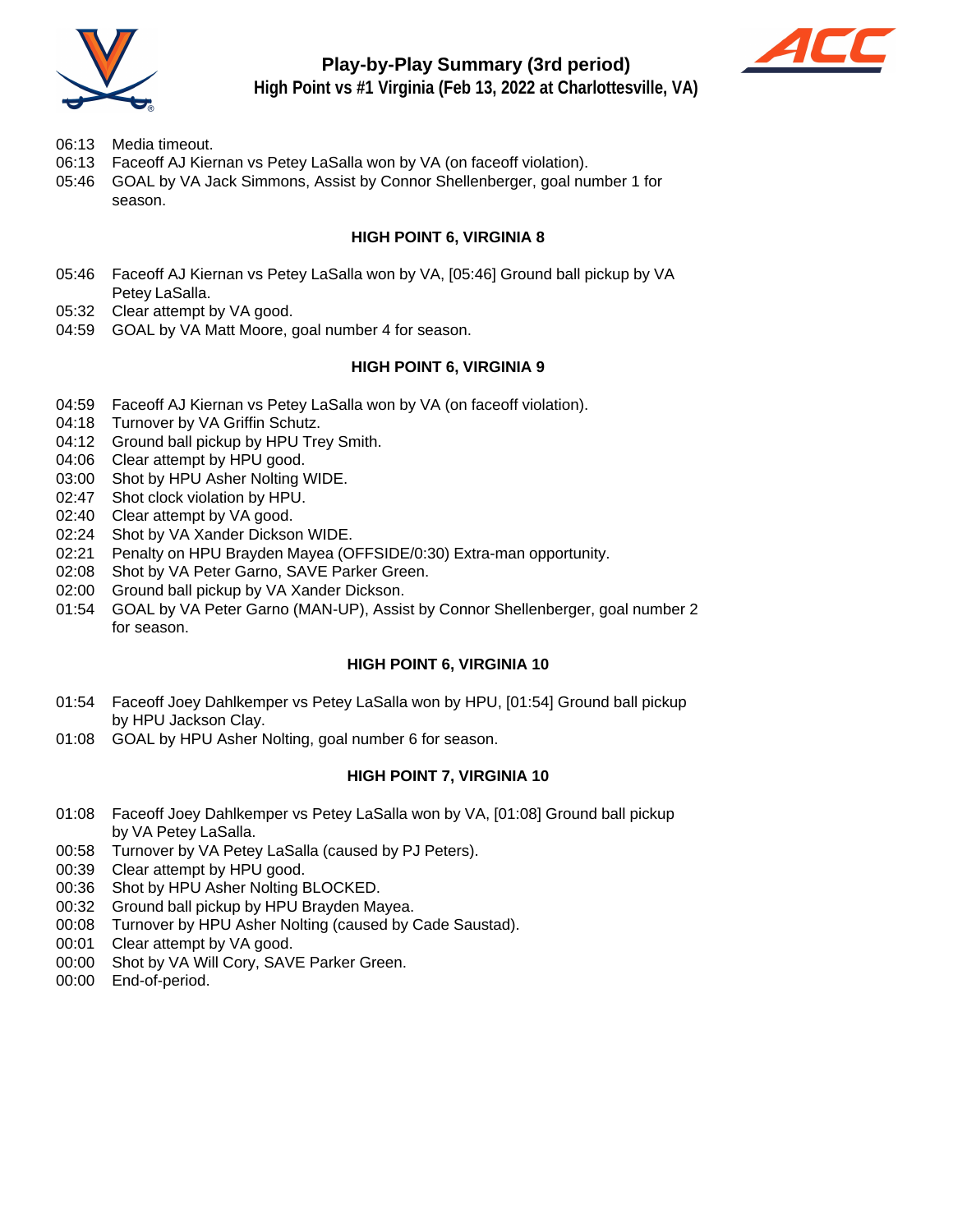

## **Play-by-Play Summary (4th period)**



**High Point vs #1 Virginia (Feb 13, 2022 at Charlottesville, VA)**

- 15:00 Start of 4th period [15:00].
- 15:00 Faceoff Joey Dahlkemper vs Petey LaSalla won by HPU, [15:00] Ground ball pickup by HPU Joey Dahlkemper.
- 14:03 Shot by HPU Asher Nolting HIT POST.
- 13:56 Ground ball pickup by VA Matthew Nunes.
- 13:40 Clear attempt by VA good.
- 13:22 Turnover by VA Matt Moore (caused by Joel Scerbo).
- 13:15 Ground ball pickup by VA Patrick McIntosh.
- 13:11 Clear attempt by HPU good.
- 13:14 GOAL by HPU Trey Smith, goal number 1 for season.

#### **HIGH POINT 8, VIRGINIA 10**

- 13:14 Faceoff Joey Dahlkemper vs Petey LaSalla won by VA, [13:14] Ground ball pickup by VA Noah Chizmar.
- 12:57 Timeout by VA.
- 12:45 Shot by VA Peter Garno WIDE.
- 12:25 Ground ball pickup by VA Peter Garno.
- 12:07 Shot by VA Xander Dickson, SAVE Parker Green.
- 12:02 Ground ball pickup by HPU Pete St. Geme.
- 11:53 Clear attempt by HPU failed.
- 11:51 Turnover by HPU Trey Smith (caused by Cole Kastner).
- 11:37 Ground ball pickup by VA Matt Moore.
- 11:11 Shot by VA Griffin Schutz WIDE.
- 11:05 Timeout by HPU.
- 10:38 Shot by VA Evan Zinn WIDE.
- 09:54 Ground ball pickup by VA Evan Zinn.
- 09:49 Clear attempt by HPU good.
- 09:16 Shot by HPU Asher Nolting, SAVE Matthew Nunes.
- 09:15 Penalty on VA Payton Cormier (SLASHING/1:00) Extra-man opportunity.
- 08:40 Shot by HPU Jaxson Lamb, SAVE Matthew Nunes.
- 08:14 Clear attempt by VA failed.
- 08:08 Ground ball pickup by HPU Michael Ippolito.
- 08:05 GOAL by HPU Brayden Mayea, Assist by Asher Nolting, goal number 8 for season.

#### **HIGH POINT 9, VIRGINIA 10**

- 08:05 Faceoff Joey Dahlkemper vs Petey LaSalla won by VA, [08:05] Ground ball pickup by VA Petey LaSalla.
- 07:20 Shot by VA Payton Cormier HIGH.
- 07:04 GOAL by VA Xander Dickson, goal number 6 for season.

#### **HIGH POINT 9, VIRGINIA 11**

- 07:04 Faceoff AJ Kiernan vs Petey LaSalla won by VA, [07:04] Ground ball pickup by VA Petey LaSalla.
- 07:04 Ground ball pickup by VA Scott Bower.
- 07:04 Shot by VA Noah Chizmar HIGH.
- 06:37 Turnover by VA Noah Chizmar.
- 06:16 Clear attempt by HPU good.
- 05:23 Turnover by HPU Koby Russsell (caused by Noah Chizmar).
- 05:23 Ground ball pickup by VA Matt Moore.
- 05:23 Penalty on HPU Zack Brenfleck (ILLEGAL BODY CHECK/1:00) Extra-man opportunity.
- 04:53 Turnover by VA.
- 04:39 Clear attempt by HPU good.